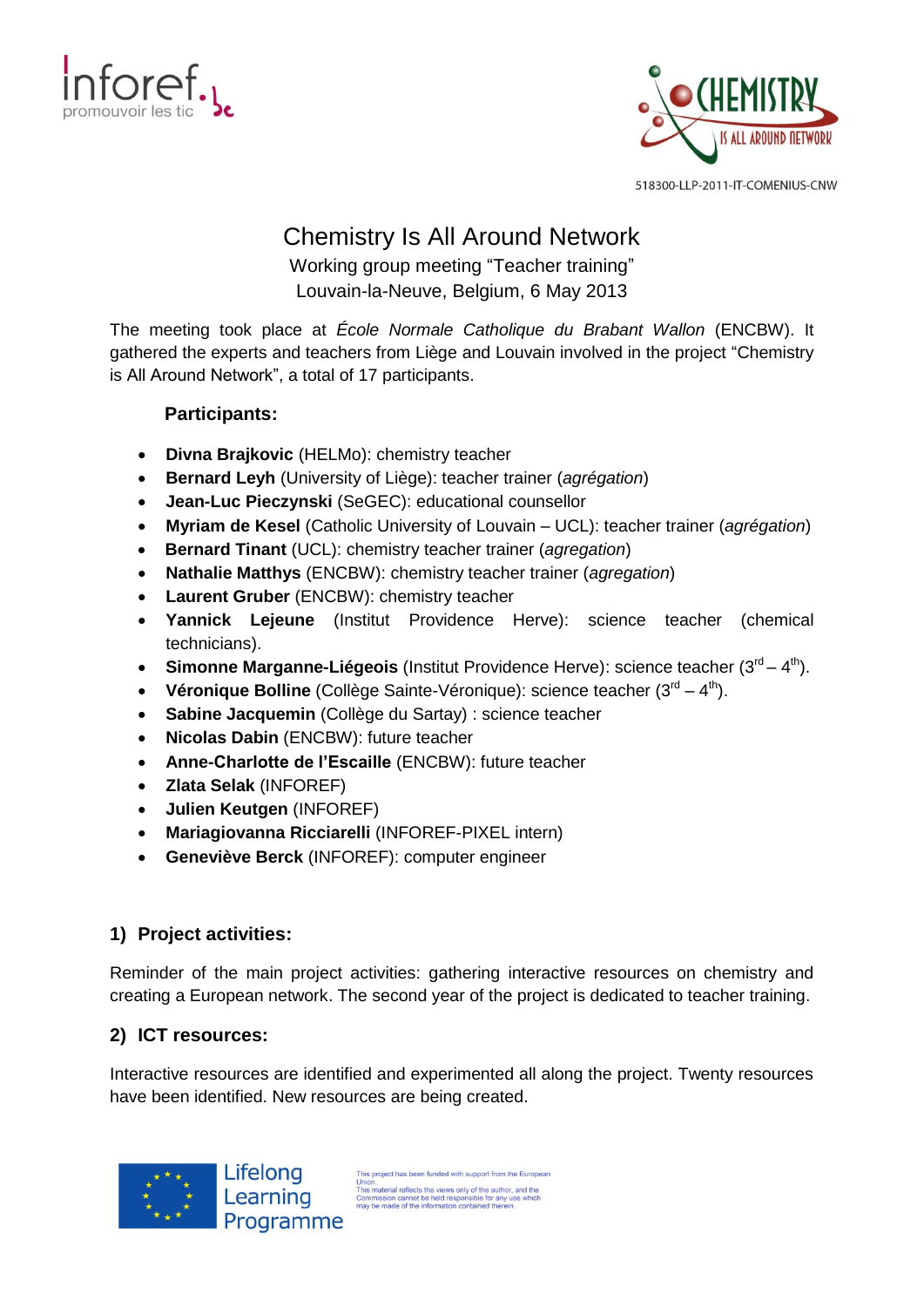



#### 2.1 "Existing good practices"

Presentation of the resource database on the portal. Reminder of the username and password. The identified resources are gathered in a [list](http://inforef.be/exterieurs/divna/theme.docx) according to the Belgian curriculum. They will be tested in schools.

#### 2.2 "New lesson sequences"

## **Using the IWB and modelling as a complement of the experimental approach. Theme: discovering the chemical reaction**

Divna Brajkovic presented a resource created in collaboration with Inforef on the chemical reaction for third year students (14-15). This learning sequence associates experiments with the systemic approach. Therefore, activities (lab, phenomena observation, modelling) are structured so as to foster a progressive gradation of abstraction levels (macro- to microscopic). The IWB offers an open and interactive writing all along the sequence.

Varied ICT resources integrated on this support make modelling of phenomena, and thus abstraction, easier. These tools make it possible to vary visual supports to foster understanding of dynamic (observed or produced) phenomena. The student can make screen captures of films and animations to grasp important moments of certain phenomena.

Moreover, the important step of modelling is highly used in different approaches: atom and molecule modelling with the IWB, flash animations, a PHET animation and more traditional models (molecular models). This diversity of supports addresses different types of intelligence and thus helps learning complex phenomena.

This sequence is inserted in the "teaching [resources"](http://chemistrynetwork.pixel-online.org/TRS_scheda.php?art_id=248&lck=&top=&pep=&sua=&tgl=<r=4&q=) database and on [Inforef.](http://inforef.be/exterieurs/divna/sequences_cours_brajkovic.htm) It was used during a *training session* for teachers (organised by CECAFOC).

#### **The IWB at ENCBW: new lesson sequences being built with science students**

All the new resources are gathered on [Didac-TIC.](http://didac-tic.sk1.be/)

Nathalie Matthys and an ENCBW student presented a resource on the chemical reaction usable on a computer (individually or with a projector), adapted to people with reduced mobility. It contains a lesson, a synthesis and an exercise.It confronts students' preconceptions with reality. Several sequences have been created by students (future chemistry teachers).



This project has been funded with support from the European This material reflects the views only of the authority.<br>This material reflects the views only of the author, and the<br>Commission cannot be held responsible for any use which<br>may be made of the information contained therein.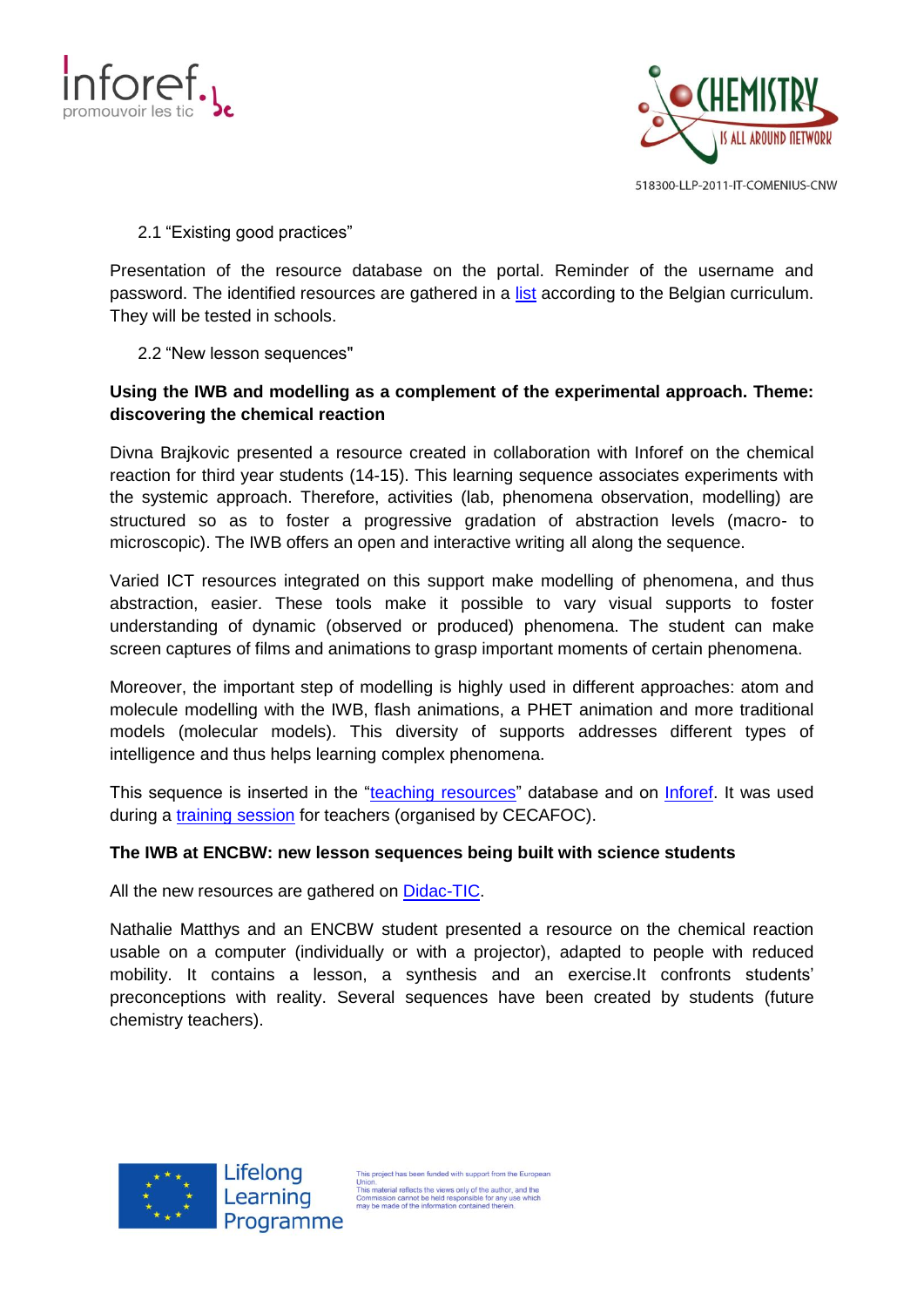



#### **How can the systemic approach optimise chemistry learning? What part can ICT have?**

Jean-Luc Pieczynski proposes to optimise chemistry learning organising lesson sequences with the support of systemic strategies and with animations, films, videos, simulations, metaphors …illustrated on a computer support.

Chemistry is explained with molecules, ions and atoms, objects that elude senses. Students must build representations of them and of their behaviours. Only ICT can propose a representation of those objects and of their dynamics.

This approach to learning is adapted to the constructivist context. Reality is complex. Confronted to an event, one can only list the possible evolutions and adjoining probabilities. The vocation of science is to build models to manage reality intelligently. To grasp reality, it must be modelled, simplified in a representation that highlights the links and the dynamics of the system. Priority to non-linear reasoning, analogies and metaphors.

These instructions were used to build lesson sequences to be tested in class (conclusions in 2014). They can be integrated in teacher training during internships and practical lessons (students build sequences and learn how to use the IWB in a relevant way). Those lesson sequences will use ICT resources created in collaboration with Inforef. Examples of [sequences:](http://inforef.be/exterieurs/divna/PISTES_POUR_OPTIMISERv4.pdf)

- Molecule
- Chemical transformation
- Chemical reaction
- Indices and coefficients
- The Mole and Stoichiometry
- Metal corrosion

## **3) National synthesis on teacher training**

Current situation and prospects of initial and continuing training and the reforms proposed in the *Fédération Wallonie-Bruxelles*.

There are two courses of study:

- *AESI*: the *régendat* (three years) takes place in schools and trains lower secondary school science teachers (12-15 year students);
- *AESS*: the *agrégation*, achieved at university after a five-year training, is necessary to teach chemistry in upper secondary schools (15-18 year students).



This project has been funded with support from the European This project nas been iditied with support nont the Europ<br>
Union,<br>
This material reflects the views only of the author, and the<br>
Commission cannot be held responsible for any use which<br>
may be made of the information conta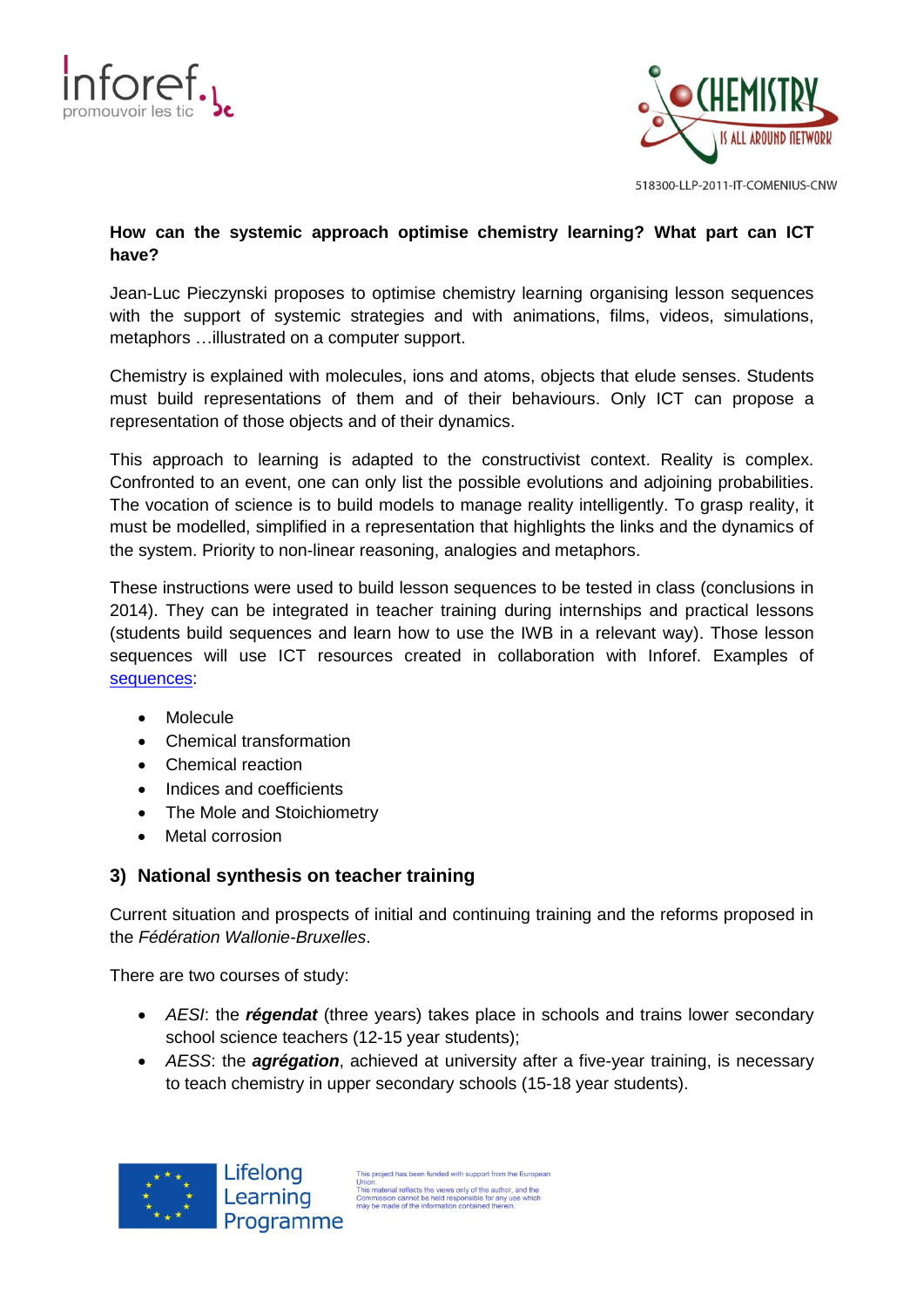



#### **AESI:** teacher training at ENCBW (Nathalie Matthys)

AESI (*Agrégé* of lower secondary education): three-year vocational baccalaureate, divided in sub-sections including a "science" section. Organised by a decree of the 12<sup>th</sup> of December 2000. It aims to achieve thirteen skills based on six axes:

- Social actor
- Pedagogue
- Practitioner
- Educated teacher
- Person
- Researcher

There are three types of course: common courses for all sections; courses for a specific section; practical activities in small groups. Internships and practical training workshops (AFP) take place during the three years.

- Weaknesses:
	- o students' scientific level;
	- o difficulty to find internship and AFP supervisors;
	- o contrary visions between internship supervisors and trainers;
	- o interns considered too soon as teachers while they are still students;
	- $\circ$  busy schedules (an average of 7.8 hours a day):
	- $\circ$  many students directly coming from secondary schools have a bad command of French;
	- o transitions between little compatible sections;
	- o theory-practice articulation is difficult in lecture halls.
- Strengths:
	- o theory-practice articulation (AFP, internships);
	- o closeness between trainers/students and multidisciplinary teams (in options and years) thanks to transition between sections;
	- o work on a "teacher identity" (common courses and identical titles between sections);
	- o accessibility for many high school graduates.

#### *AESS: Agrégation* at UCL by Myriam de Kesel and Bernard Tinant

The AESS (*Agrégation* of upper secondary education), organised by a decree of the 8<sup>th</sup> of February 2001, includes 300 hours of courses and one year of internship. It aims to develop thirteen skills based on four axes: **sociocultural** knowledge; **socio-affective** knowledge; **pedagogic** knowledge associated with a pedagogic approach in two parts (didactic transposition and integrated pedagogic training); **theory-practice articulation** during



Lifelong Learning Programme

This project has been funded with support from the European This project nas been runded with support nont are Europ<br>This material reflects the views only of the author,<br>Commission cannot be held responsible for any use which<br>may be made of the information contained therein.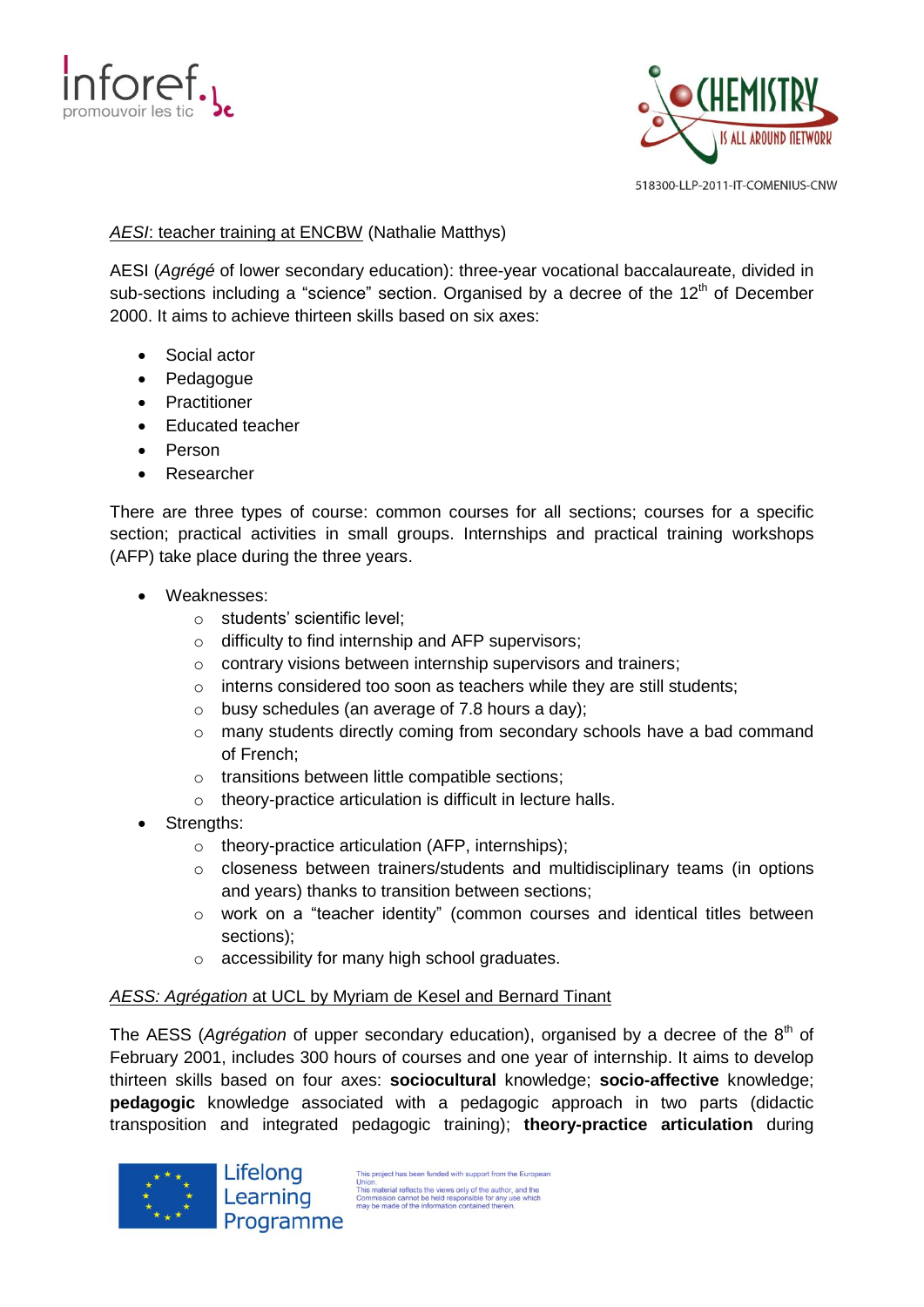



internships. Since the Bologna decree, the pedagogic training can be integrated in the master (didactic orientation). It is thus possible to do a master with a didactic orientation (5 years) or a master with another orientation (or equivalent diploma) followed by 30 AESS credits (6 years).

- Weaknesses:
	- o the university has never been vocational;
	- o lack of time;
	- o activities articulation and lack of coordination within the curricula of masters with a didactic orientation (internships-dissertation);
	- o didactic dissertation not always recognised as a "real" dissertation;
	- o theory-practice articulation;
	- o heterogeneous audience (some in master, others have already worked).
- Strengths:
	- o heterogeneity is also an asset; students with different backgrounds bring their experience;
	- o one-year diploma for each course of study;
	- o major/minor options for some universities; preparation to teach three subjects;
	- o collaboration between actors (teachers, inspectors, pedagogic counsellors…).



This project has been funded with support from the European This project nas been iditied with support from the Europe<br>This material reflects the views only of the author,<br>Commission cannot be held responsible for any use which<br>may be made of the information contained therein.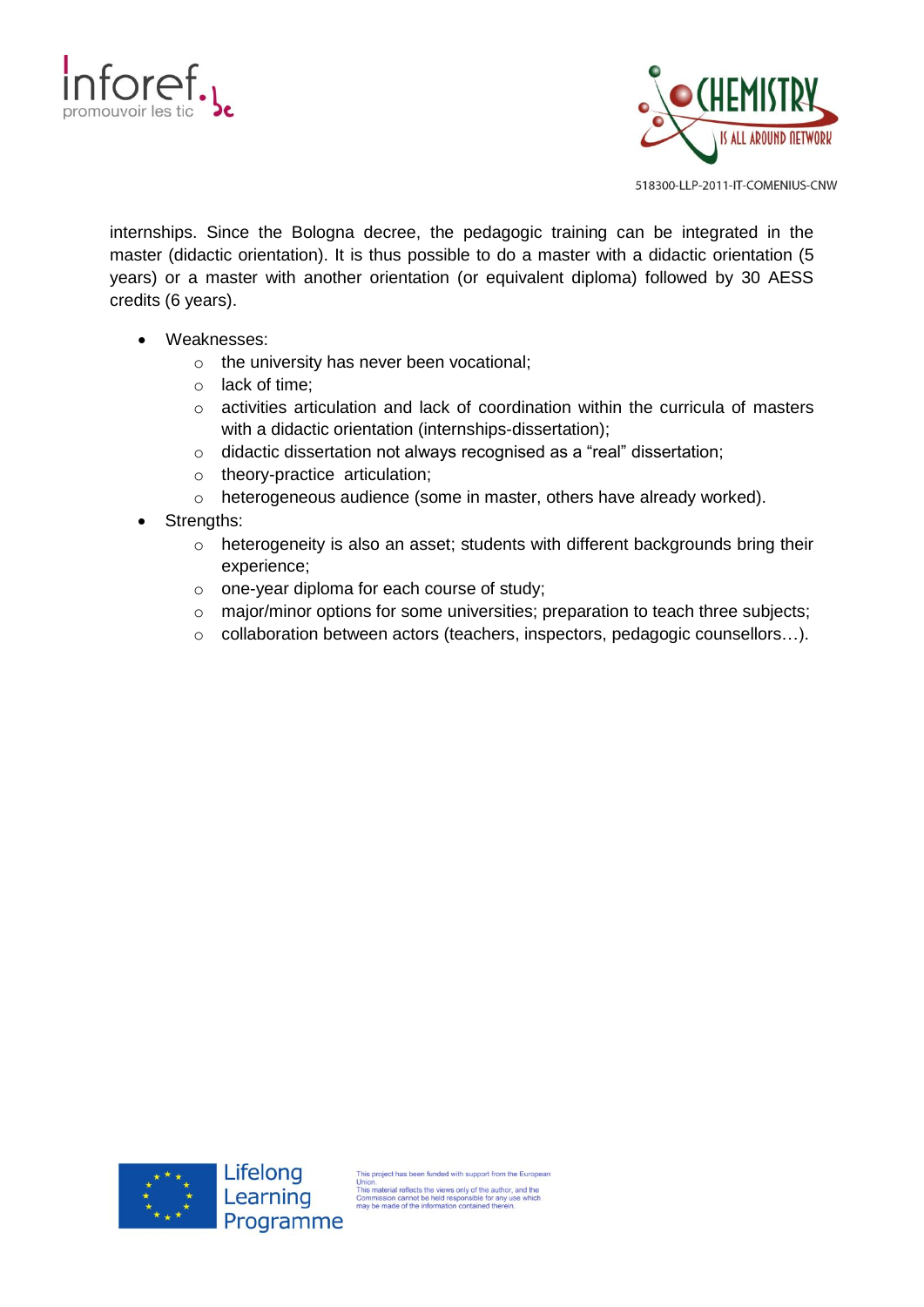



# Progress of the reform of teachers' initial training proposed by Jean-Claude Marcourt, Minister of upper education





Work on the "Marcourt memo" to rationalise teacher training and create a single institute to train teachers instead of two (university + school), scheduled for 2014. Five priorities for teachers:

- Progressive expertise
- Professionalisation
- Taking root (internship)
- Teachers ready for profession
- Teachers ready for continuing training

**Secondary and upper education chemistry teacher' training:** the European project  $EC<sub>2</sub>E<sub>2</sub>N-2$  project "Chemistry and Engineering Skills for Europe in 2020" (Bernard Leyh, chemistry didactic - University of Liège)

Contribution to secondary teacher training. Associating training in chemistry and in chemical engineering. WP1: excellence in education. This project follows a previous one [\(EC2E2N](http://ectn-assoc.cpe.fr/network/ec2e2n/ec2e2n_default%202009-2012.htm) -European Chemistry and Chemical Engineering Education Network) on quality in education. The **[EC2E2N-2](http://ectn-assoc.cpe.fr/network/ec2e2n/)** project will develop some results of EC2E2N. 16 countries, 27 members (including the University of Genoa).



This project has been funded with support from the European This material reflects the views only of the author.<br>This material reflects the views only of the author, and the<br>Commission cannot be held responsible for any use which<br>may be made of the information contained therein.